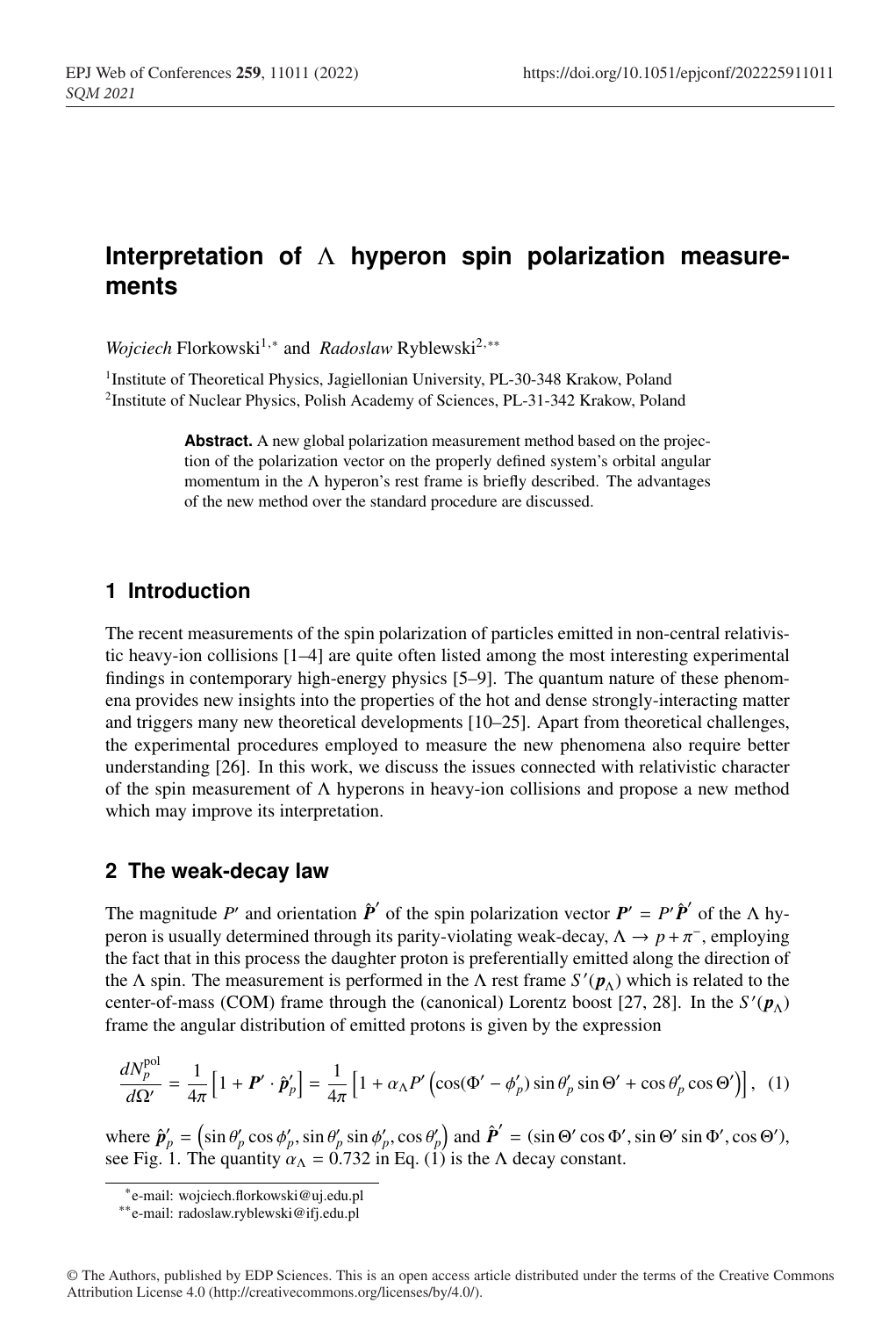

**Figure 1.** Left: The polarization vector  $P'$  and the proton momentum direction  $\hat{p}'_p$  as viewed in the  $\Lambda$ rest frame *S'*( $\mathbf{p}_{\Lambda}$ ). The weak decay law  $\Lambda \to p + \pi^-$  depends on cos  $\theta^* \equiv \cos(\Phi' - \phi'_p) \sin \theta'_p \sin \Theta' + \pi^ \cos \theta_p' \cos \Theta'$ , where  $\theta^*$  is the angle between the two vectors, see also Eq. (1). Right: Visualization of the vectors  $L'$  for  $\Lambda$  with different velocity directions.

Using Eq. (1) the polarization vector can be fully determined from the averaged values of the proton's three-momentum components

$$
\boldsymbol{P}' = \frac{3}{\alpha_{\Lambda}} \left( \langle \hat{p}'_{p,x} \rangle, \langle \hat{p}'_{p,y} \rangle, \langle \hat{p}'_{p,z} \rangle \right), \tag{2}
$$

where we have used the notation  $\langle \hat{p}'_{p,i} \rangle = \int \left( \frac{dN_p^{\text{pol}}}{d\Omega'} \right)$  $\int \hat{p}'_{p,i} \sin \theta'_p d\theta'_p d\phi'_p$ .

From theoretical point of view, a particularly interesting quantity, also known as *global polarization*, is

$$
P_H = \frac{8}{\pi \alpha_\Lambda} \langle \sin \phi'_p \rangle,\tag{3}
$$

with  $P_H = P' \sin \Theta' \sin \Phi'$  being the y-component of the polarization three-vector as seen in the Λ rest frame. This quantity has a straightforward interpretation in the non-relativistic limit (small momenta of  $\Lambda$ 's) since, in this case, the y direction of the  $\Lambda$  rest frame agrees with the y direction of the COM frame, which in turn defines the direction of the global orbital angular momentum vector of the colliding system, namely

$$
\hat{L} = \frac{L}{L} = (0, -1, 0). \tag{4}
$$

Due to angular momentum conservation, the final particle-averaged angular momentum of emitted  $\Lambda$ 's connected with spin is then expected to be directly related to the initial orbital angular momentum of the matter produced in an event. Obviously, for relativistic Λ's the interpretation of Eq. (3) is complicated by the fact that  $\gamma$  direction seen in the  $\Lambda$  rest frame and the  $y$  direction in COM frame are different. The latter fact constitutes a significant problem because the measurement requires usually averaging over Λ's within a wide momentum range.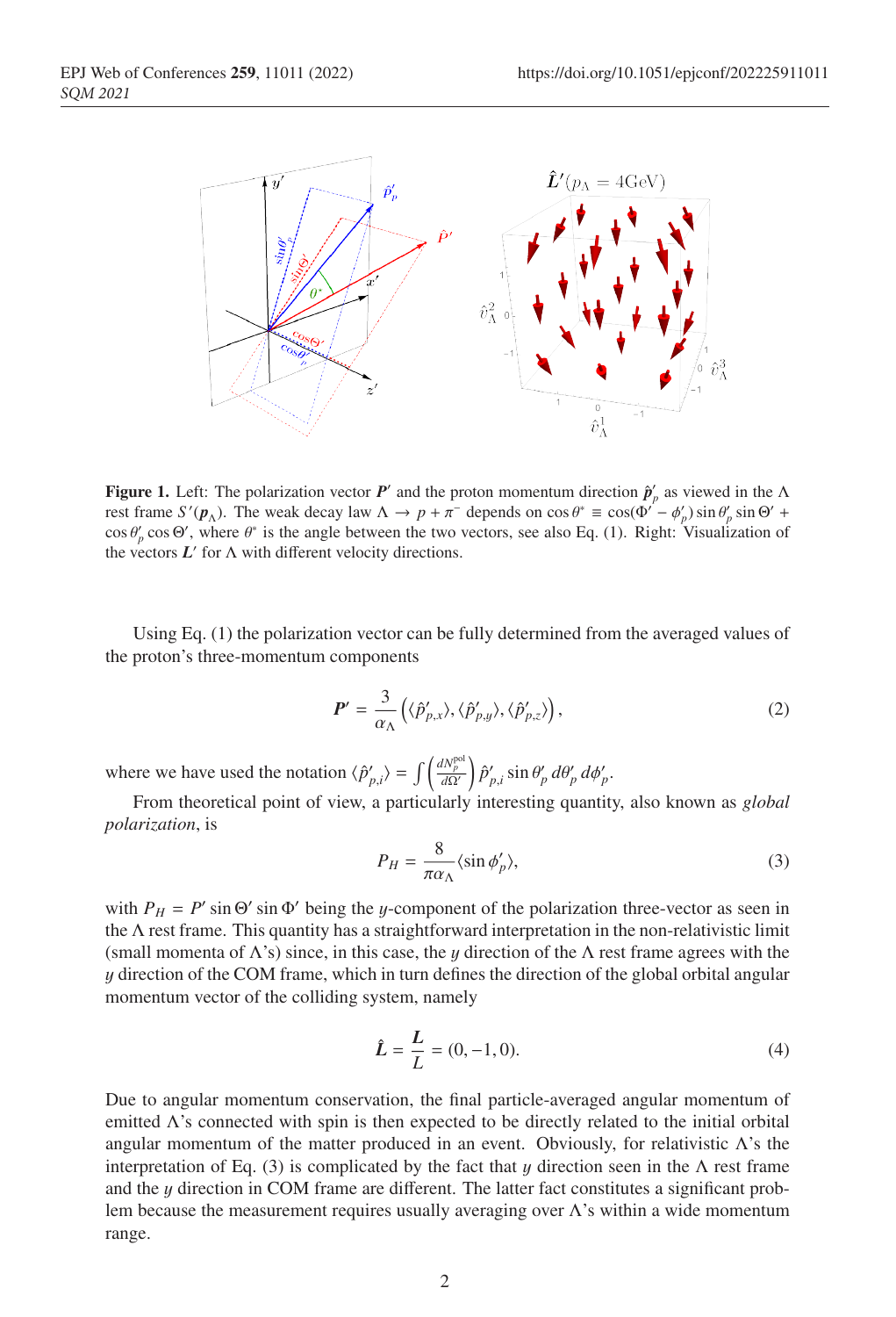### **3 Correlation with global orbital angular momentum**

As shown in Ref. [26] the measurement method discussed above may be considerably improved by noticing that the angular momentum vector components  $L^k = -\frac{1}{2} \epsilon^{kij} L^{ij}$  are given by the spatial components of an (antisymmetric) orbital angular momentum tensor  $L^{\mu\nu}$  whose Lorentz transformation properties are similar to that of the Faraday tensor [27]. In consequence, instead of the projection  $\hat{L} \cdot P'$  one should calculate the quantity

$$
\hat{\boldsymbol{L}}' \cdot \boldsymbol{P}' = \left(1 - (\boldsymbol{v}_{\Lambda} \cdot \hat{\boldsymbol{L}})^2\right)^{-1/2} \left(\hat{\boldsymbol{L}} \cdot \boldsymbol{P}' - \frac{\gamma_{\Lambda}}{\gamma_{\Lambda} + 1} \boldsymbol{v}_{\Lambda} \cdot \boldsymbol{P}' \boldsymbol{v}_{\Lambda} \cdot \hat{\boldsymbol{L}}\right),\tag{5}
$$

which is the projection of the polarization vector along the direction of the total angular momentum of the system as seen in the rest frame of the  $\Lambda$  with three-momentum  $p_{\Lambda}$  =  $v_{\Lambda}E_{\Lambda} = m_{\Lambda}\gamma_{\Lambda}v_{\Lambda}$  in COM.

The main advantage of the formula (5) compared to  $\hat{L} \cdot P'$  is that the spin vector of each  $Λ$ , irrespectively of its three-momentum  $p<sub>Λ</sub>$  in COM, is projected on the same physical axis corresponding to the orbital angular momentum in COM. Hence, Eq. (5) is in our opinion the better estimate of the global polarization of the system and can be used to study the correlation between the polarization of emitted particles with the system's global angular momentum.

#### **4 Numerical estimates**

In order to quantify possible numerical differences resulting from the measurement based on Eq. (5) as compared to  $\hat{L} \cdot P'$  one has to perform the average over the  $\Lambda$ 's with different momenta. For that purpose we consider a simplified scenario where  $P' = P' \hat{L}$ . In this case one obtains

$$
\hat{L}' \cdot P' = P' \left( 1 - v_2^2 \right)^{-1/2} \left( 1 - \frac{v_2^2}{1 + \sqrt{1 - v^2}} \right) \equiv P' F_P(v). \tag{6}
$$

where  $(v_1, v_2, v_3)$  are the components of the  $\Lambda$  velocity in COM and  $v = \sqrt{v_1^2 + v_2^2 + v_3^2}$ . In the following we also assume the Fermi-Dirac form of the velocity distribution of  $\Lambda$ 's, namely  $F_T(v) = N \left[ exp \left( m_\lambda / (T_{\text{eff}} \sqrt{1 - v^2}) \right) + 1 \right]^{-1}$ , where  $T_{\text{eff}}$  is an effective temperature and *N* is an (irrelevant) normalization constant. The quantity

$$
\langle \hat{\boldsymbol{L}}' \cdot \boldsymbol{P}' \rangle_{m-n} = \boldsymbol{P}' \frac{\int_{v_{(m)}}^{v_{(m)}} dv \int d\Omega \, F_{\boldsymbol{P}}(\boldsymbol{v}) F_{\boldsymbol{T}}(\boldsymbol{v})}{\int_{v_{(m)}}^{v_{(m)}} dv \int d\Omega \, F_{\boldsymbol{T}}(\boldsymbol{v})},\tag{7}
$$

where  $v_{(n)} = \tanh \left[\sinh^{-1} \left(\frac{n \text{ GeV}}{m_{\Lambda}}\right)\right]$  gives average value of the formula (5) for  $\Lambda$ 's with the momentum in the range  $(m,n)$  GeV. The numerical estimates using  $T_{\text{eff}} = 150$  MeV give:  $\langle \hat{L}' \cdot P' \rangle_{2-3} = 0.97 \ P'$ ,  $\langle \hat{L}' \cdot P' \rangle_{3-4} = 0.94 \ P'$ ,  $\langle \hat{L}' \cdot P' \rangle_{4-5} = 0.92 \ P'$ , and  $\langle \hat{L}' \cdot P' \rangle_{5-6} = 0.90 \ P'$ . In consequence, we expect that the effects accounted for by the newly proposed method may reach 10% for the most energetic Λ's studied at STAR.

# **5 Conclusions**

In this work we have discussed possible interpretation issues connected with the current global spin polarization measurements in heavy-ion collisions resulting from relativistic character of the measured particles. Using the Lorentz transformation properties of the global angular momentum we have proposed a new measurement procedure which may serve as a